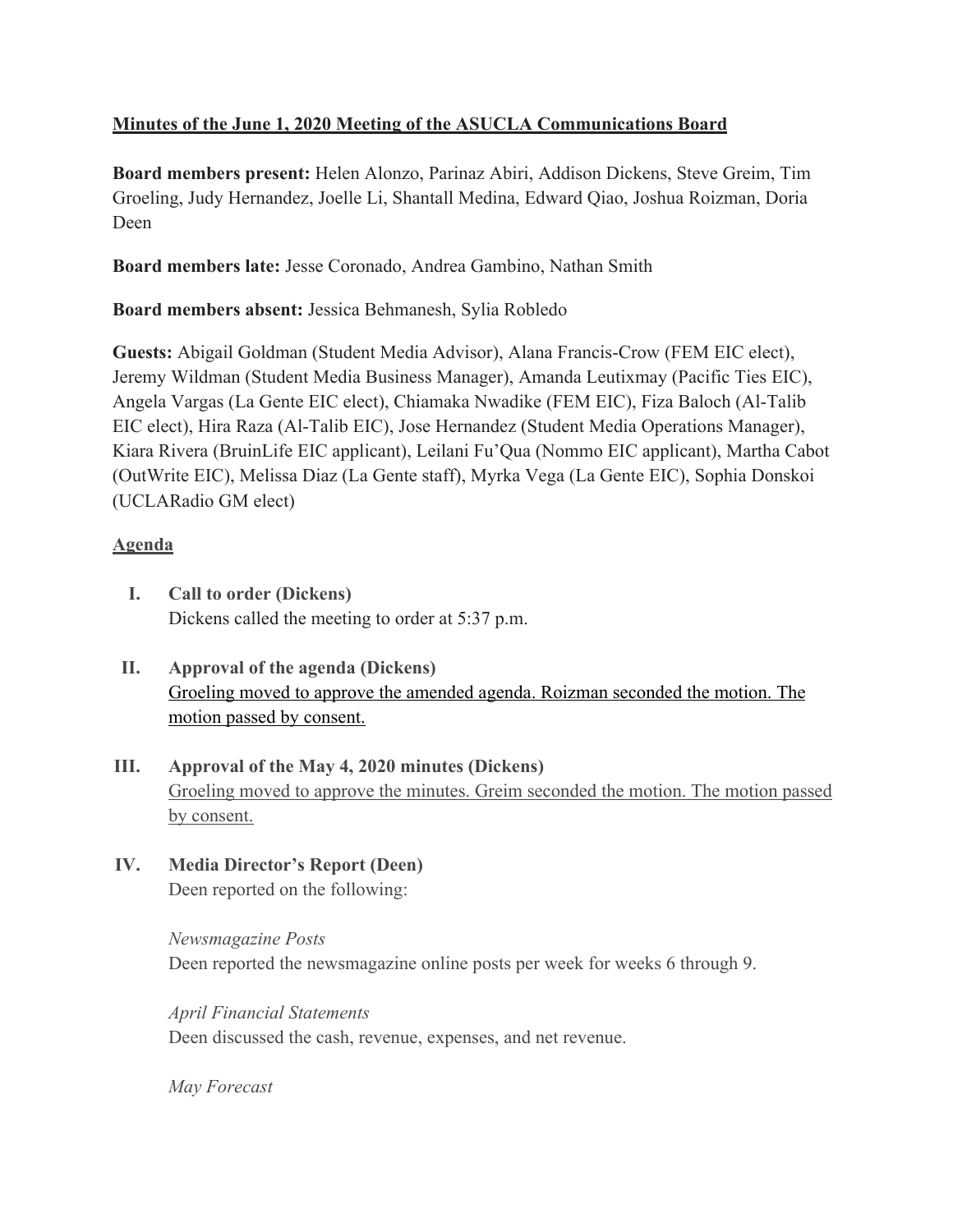Deen said the May forecast would be under budget in Daily Bruin print and Outdoor but over budget in Online. Due to campus closures from the COVID-19 pandemic, estimated sales for Daily Bruin and Outdoor were down 100% respectively, but Online would be up 58%.

## **V. Public Comment (Dickens)**

All of the editors in attendance gave updates on their publications. Most of the editors expressed that they wanted to use unspent budgeted funds to donate to various organizations related to George Floyd's death. The board decided to give the editor's options to either roll over their unspent budget to next year, or take the remaining unspent budget and pay an additional stipend to staff members. The board asked Deen to coordinate with the editors on their decisions and proceed accordingly.

#### **New Business/Discussion Items**

### **VI. April Financial Statements (Deen)**

Deen said that total income was \$84,912 and budgeted income was \$151,774 leaving us \$66,862 (44%) under budget. Daily Bruin was down 98% to budget and 12% to last year year-to-date. Outdoor was down 100% to budget and down 17% last year year-to-date. Web Media was up 199% to budget and down 17% to last year year-to-date. Total expense was \$75,752 and budgeted expense was \$119,536 leaving us \$43,784 (37%) under budget. Year-to-date expense was \$1,048,044 and budgeted expense was \$1,064,464 leaving us \$16,420 (2%) better than budget. Net revenue was \$9,160, and budgeted net revenue was \$32,238 which was <\$23,078> (72%) under budget. Year-todate net revenue was \$89,741 and budgeted net revenue was \$2,066 which was \$87,675 (4,244%) better than budget. Cash reserves stood at \$534,000 which exceeded our cash per policy (\$290,000) by \$244,000.

#### **VII. KPMG Audited Financial Statements (Deen)**

Deen shared the results of the 2018-19 KPMG audited financial statements. She said there were no material changes to the financials, they presented fairly, and the going concern note was removed from the report.

#### **VIII. Good and Welfare (Deen)**

Deen thanked Dickens for leading the board, and the board joined in to thank Dickens for her hard work and commitment during the year. Deen also thanked the entire board for their commitment towards the advancement of Student Media.

#### **New Business/Action Items**